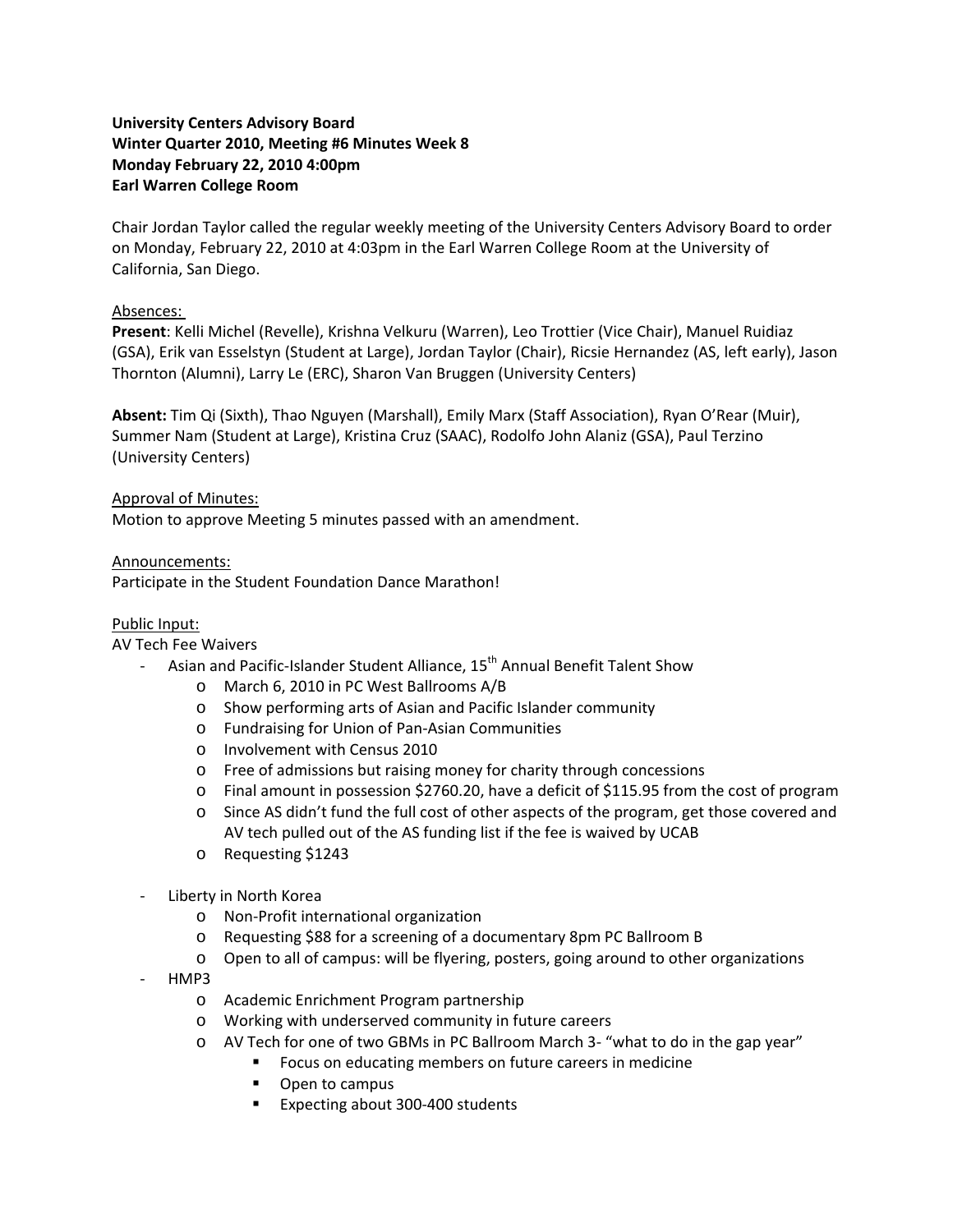- Not charging for admission
- o It is a student and AEP run program

### Reports:

- Chair's Report
	- o Paul is not here, taking care of his daughter
	- o The Loft Referendum has been turned down but there might be talk of it in later years
	- o Consumer Price Index
		- **AS approved the escalator**
		- Will be going to GSA tonight
		- Will be a part of Spring referendum pending GSA and VC Penny Rue's approval
		- **UCAB would become a University Centers Board**
	- o Retail committee decided that Chase was the bank of choice
	- o Sharon, Jordan and Paul met to form the strategic committee to help plan the vision for University Centers in the next 5‐10 years and maybe even further down the road.
- Vice Chair's Report
	- o Catering MOU discussion committee meeting tomorrow 1pm
		- **•** Open meeting so anyone can come
- Director's Report
	- o Remaining budget \$670
- Sharon van Bruggen
	- o Game Room survey thoughts: svanbruggen@ucsd.edu
		- Land gaming is a topic of interest but could be difficult to do
		- Food and drinks
		- Karaoke-charges people would be willing to pay
		- Add Play Station 3
	- o Marketing won three awards‐for PEG, banners for Student Center and for Discover campaign
	- o Further discussion about the sustainability award designs
- Member Report
	- o None

# New Business:

AV Tech Fee Waivers

- Motion to fund LiNK in full for screening‐\$88 approved
- Motion to fund HMP3 in full for GBM-\$88 approved
- Motion to fund APSA \$116 for Talent Show‐ approved

Chase was picked because it was voted the best based on a rubric by the committee which looked over the proposal.

- Motion to enter into exclusive negotiations with Chase‐ approved

Old Business: None